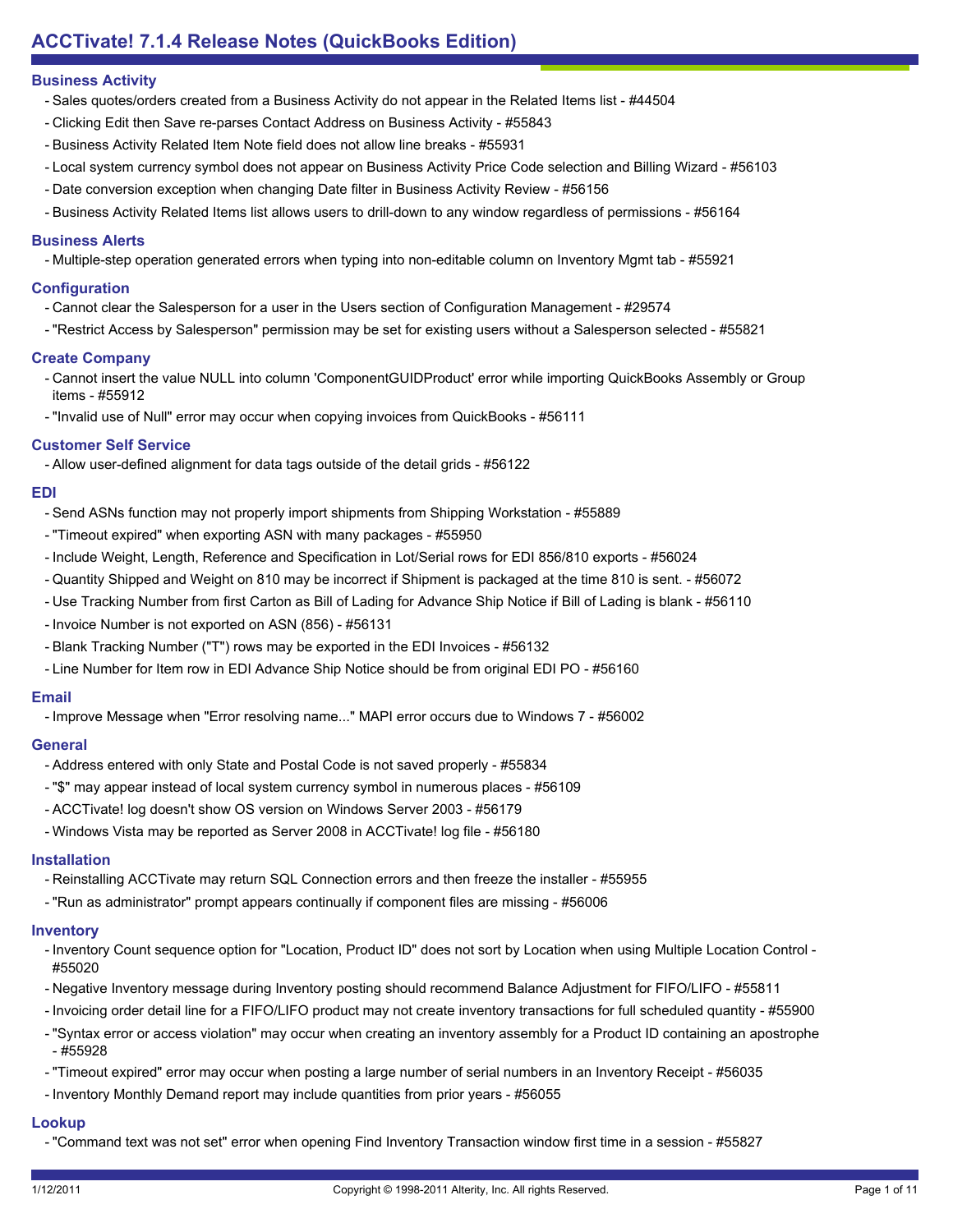#### **Mobile**

- Support for picking the same lot number from multiple locations with the Multiple Location Control module #56161
- "Unable to find default IIS website" message when installing ACCTivate! Mobile on IIS 7.5 #55772
- Registration may be broken when trying to run ACCTivate! Mobile webservice #55833
- Support Symbol handheld with Windows Mobile 6.5 and CF 3.5 in ROM #55857

## **Product**

- Remember the "Include Availability" option on the Product Lookup window for each user #49310
- WIP Column may not display on Product when used in an Assembly and a Kit. #55930
- "Operation was Canceled" error when clearing Tax Code on Product Information window #56012

#### **Purchasing**

- Vendor Name option in PO Lookup Defaults section of Purchasing configuration #31827
- Items with more than one Preferred Vendor may be duplicated on purchase order when using Reorder function in Business Alerts - #55759
- Users without "Issue Purchase Orders" permission should not be able to print issued POs #55992

## **Sales Order**

- Ability to change a partially invoiced sales order to the Booked status #52889
- Display Actual Weight and Length on Lot/Serial pop-up when Length or Weight is set as "Variable" #56025
- Improvements to avoid recording customer payments without processing credit card when using QBMS #56051
- Sales Order line may not be saved after prompt to add to new warehouse #54270
- Tax Code for Sales Order lines is not reset when selecting a different customer #55845
- Sales Order Kit Component window is missing scrollbars for the Lot/Serial grid #55935
- Scheduled quantity should be based on related PO receipts for Special Order lines #55944

## **Shipping**

- Support for "Picked" sales orders in Prepare Shipments wizard and update to new "Packaging" workflow status #56061
- Number of Pieces doesn't update when adding or removing Cartons from Shipment #55757

## **Shopping Cart**

- Weight/Length is not set for sales orders created by the Web Orders Import #55670
- Price and Tax code are not imported for Non-Standard lines when using web order import #55822
- Timeout Expired error may occur when importing web orders containing kits when using Multiple Location Control module -#55866
- Non-standard lines imported with Web Orders Import are not scheduled according to configuration option #55869
- Web Orders for 'Non-Tax' Customers may still import in Products with a 'Tax' Tax Code. #56021
- "Cannot join on Memo, OLE, or Hyperlink Object" when importing orders from a fixed-length file #56174

## **Synchronization**

- "... not enough address lines to compose the address" error may occur during customer synchronization #55835
- Customer sync error when customer currency does not match invoice currency #55872
- Tax Locations may be deleted and re-created during synchronization with QuickBooks #55878
- "Object variable or With block variable not set" error may occur during invoice sync due to corruption in QuickBooks #55908
- "No value has been set" during synchronization if Windows timezone is set to GMT #56095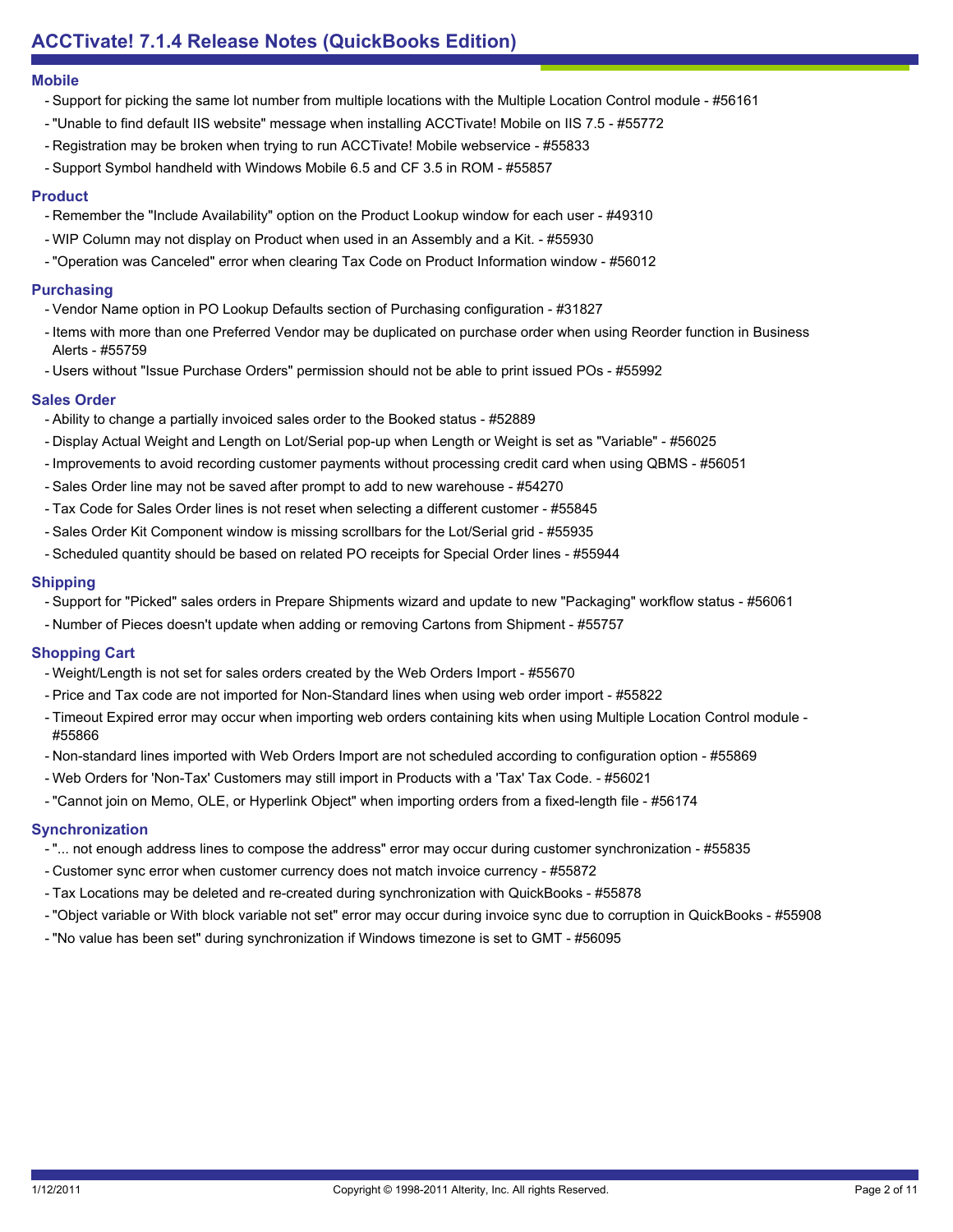## **Create Company**

- "Object doesn't support this property or method" may occur when re-converting a QuickBooks company file #55349
- "Conversion failed..." exception may be received when viewing an assembly imported from QuickBooks. #55752

## **Customer**

- Invalid Procedure Call error when closing the customer window while it is still loading #42124
- Status Date may display incorrectly on Customer -> Orders Tab. #55637
- Default Tax Code not set on customers created from sales order #55694

## **Dashboard**

- Display original report name for each dashboard widget in Edit Mode #55160
- Dashboard window cannot be resized unless in Edit mode #55673

#### **EDI**

- Export Lot/Serial Numbers in EDI Advance Ship Notice (ASN) for Scheduled Items on Sales Orders #55786
- Export Lot/Serial Numbers in EDI Invoice #55820
- Carriage return in product description causes error when exporting EDI Invoice (810) #54746
- Total weight and number of packs on EDI Invoice (810) may be incorrect if multiple shipments exist for the sales order -#54792
- System.IO.FileNotFoundException may occur if EDI Manager cannot find the ACCTivate! configuration file #55260
- EDI Manager error when Branch is not set at customer #55663
- "Conversion failed when converting from a character string ..." exception when collecting EDI Purchase Orders #55726
- "Invalid Product ID" message when collecting EDI Purchase Orders if product ID length exceeds 30 characters #55727
- Taxable EDI sales order lines do not allow changes to Tax Code #55753
- "Tax Loc" is always set from primary Ship To location for EDI sales orders #55777

#### **Email**

- Support for drag and drop email in Mozilla Thunderbird 3.1+ - #55073

## **Import**

- Import Data (Product) may clear current inventory if Unit Cost is mapped without Quantity - #55601

## **Installation**

- Installing ACCTivate! with existing "ACCTIVATE" SQL Server 2005/2008 64-bit edition instance fails #55682
- Ignore installation failure of AccessDatabaseEngine.exe on Windows 2000 Professional or Server editions #55713
- "Dependency source ... u2dmapi.dll does not exist" message after upgrading with ACCTivate! cumulative update #55738
- Invalid Column name 'ReorderGUIDVendor' error when upgrading from ACCTivate! 6.4 or earlier #55787

## **Inventory**

- Option to exclude empty Warehouse Locations in Inventory Count Sheet when Multiple Location Control is enabled #54500
- Allow back-dated Inventory Balance Adjustment transactions for products with FIFO/LIFO cost method #55741
- Variance transactions for negative/reverse assemblies may not be created properly if multiple FIFO/LIFO layers are selected - #55315
- Division by Zero error posting negative inventory receipt when using LIFO/FIFO cost method #55651
- Qty on hand negative prior to closing date suggest adjustment after closing date #55707
- Performance problems for posting invoices containing kits. #55748
- Products may have been removed from warehouses with transactions causing problems with reports #55750
- Invalid use of Null error when opening Sales Order when using Multiple Location Control #55818

## **License**

- "ACCTivate! has not been properly installed for full registration" after closing and re-opening Register ACCTivate! window -#55709

## **Mobile**

- "The RPC server is unavailable" error while attempting to print from ACCTivate! Mobile #35883
- Unit Cost for inventory assemblies posted in ACCTivate! Mobile is 0.00 #55210
- Posting Assembly for Variable Build/Batch item from ACCTivate! Mobile does not use Yield quantity #55229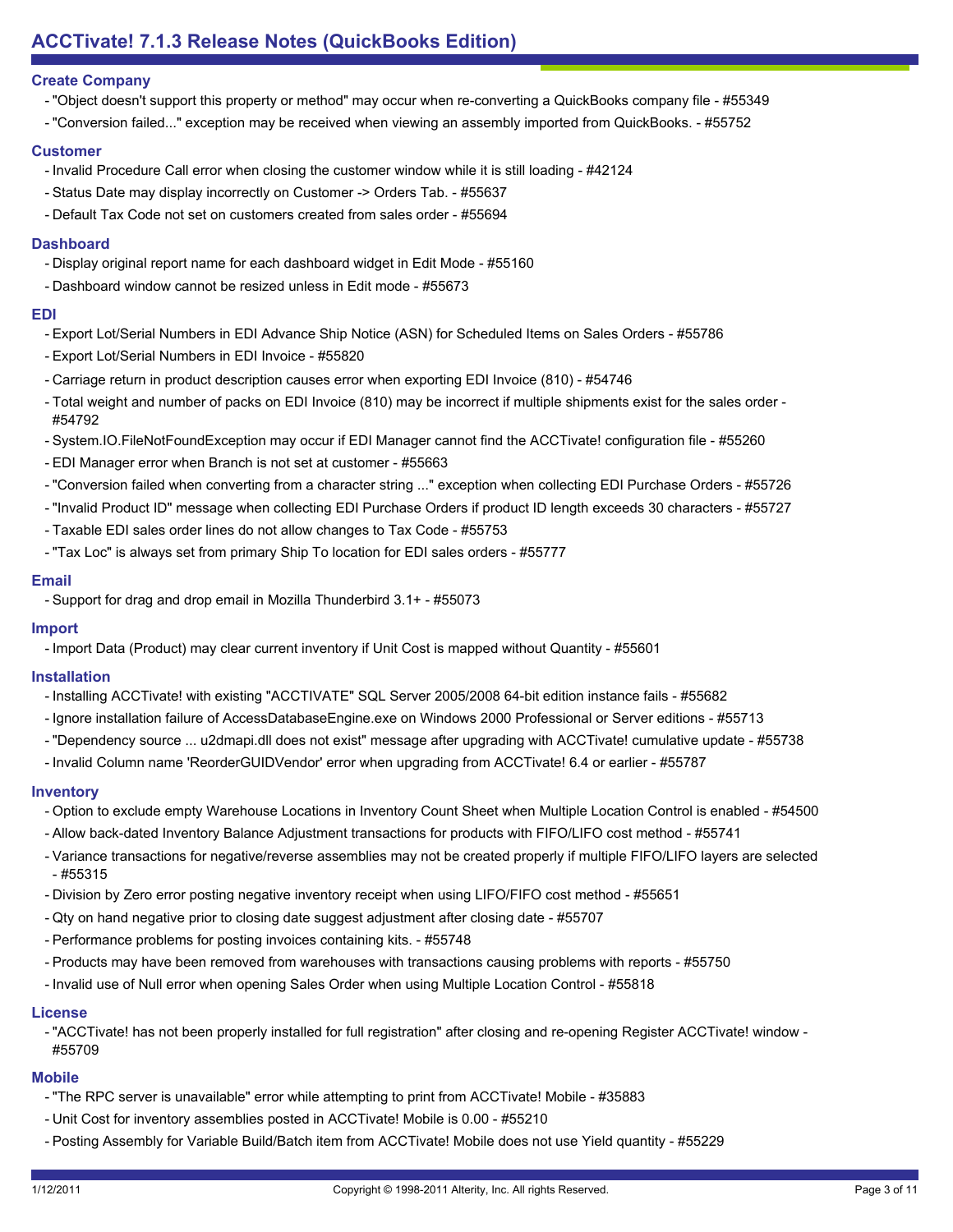#### **Mobile**

- "Product not found" message when scanning a product ID barcode in Mobile Order Entry that exceeds 31 characters -#55648

## **Purchasing**

- Unable to delete Special Order line from Sales Order after the Special Order PO has been cancelled. #55473
- Special Order / Drop Shipment lines from Service Orders are not included in Drop Ship / Special Order wizard #55836

#### **Reports**

- Include full "Location" of report in Report Selection Criteria window #55687
- Include Currency Code and Name for Customers and Vendors from QuickBooks in data views for reports #55721
- "This field name is not known..." error may be received when running Inventory Overstock Analysis report filtered on Product Class. - #55731

## **Sales Order**

- "Override Price" permission no longer prevents users from modifying prices on Sales Quotes, Orders and Credits #55749
- Tax code on shipping not included when shipping added to invoice #55751
- Sales Order may not schedule line items when default status is Booked #55764
- "Multiple-step operation generated errors" message when opening a sales order with a long contact name #55774

#### **Shipping**

- Cannot delete carton from shipment #55742
- Incorrect syntax near the keyword 'BY' error when looking up All Shipments by Order Number #55776

#### **Shopping Cart**

- Web orders will not import if an address field exceeds the maximum length #54530
- Exceptions during Web Orders Import may result in duplicate sales orders #54769
- "Tax Included" (for VAT / UK Edition) appears in Web Orders Import for US/Canada editions #55696

#### **Synchronization**

- Include Ref Number for Journals in the "Update Previous Transactions" section of Sync Log #54819
- Synchronize Customer and Vendor currency codes and exchange rates from QuickBooks #55717
- Provide warning when a "Full Sync" is required after a software update #55840
- A record may appear twice in both ACCTivate! and QuickBooks if the synchronization process is aborted #53182
- Currency in QuickBooks may not be set properly for customers created in ACCTivate! #55369
- "SubmitCustomerBatch: error while modifying customer..." sync error after moving Customer Job records in ACCTivate! -#55664
- Incorrect syntax near 's' error may occur during customer synchronization #55725
- Journal entries for negative/reverse Inventory Assembly sessions may not synchronize to QuickBooks #55735
- Journals prior to closing date may be updated when upgrading from ACCTivate! 7.0 to 7.1.2 #55736
- "Journal date might be earlier than closing date" may appear during Journal sync for recent journals #55783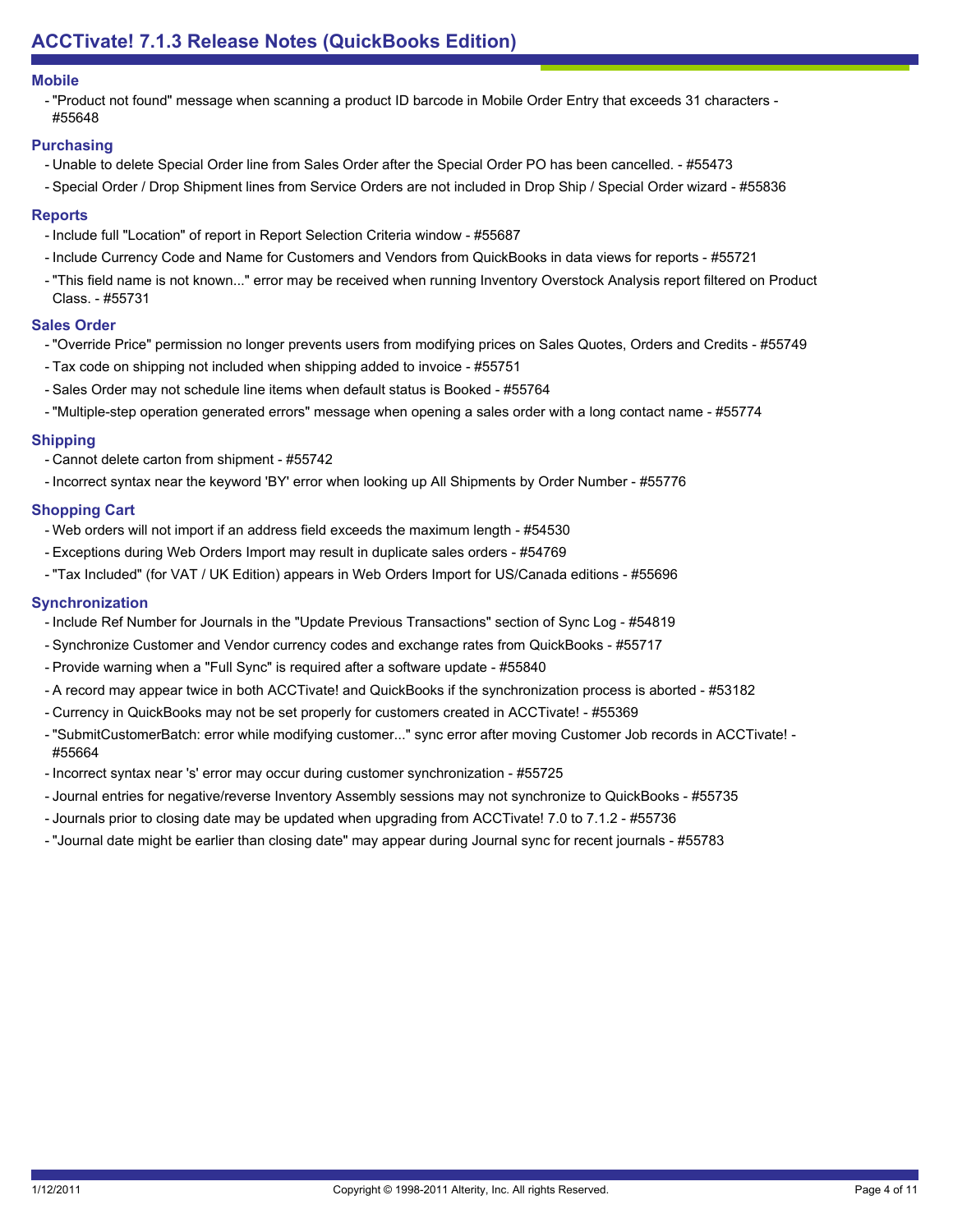- Overriding Address in Business Activities may not save entered Address. #55582
- Cannot enter Name or Address for Other Contact in Business Activity Related Items list #55612

## **Configuration**

- Default for "Restrict Access by Salesperson" permission for new users should be NO - #55546

## **Create Company**

- Default product for shipping charges is not being set by Create Company #55446
- Existing ACCTivate! invoices, credits and bills are removed from QuickBooks when creating a new ACCTivate! company using the same QuickBooks data - #54597
- "Object variable or With block variable not set" may occur while importing Inventory Assembly items from QuickBooks -#55259
- Method '~' of object '~' failed error may occur while importing credits from QuickBooks #55303
- Improved handling of post-dated inventory transactions from QuickBooks #55333

#### **Customer**

- Customer Information window may load very slowly for customers with a large number of transactions #52039
- "Overdue" credit status does not include statement charges with a due date and open balance #55158
- "Invalid procedure call or argument" may occur when closing the Customer Information window #55547
- Date for credit card payments processed in ACCTivate! includes time (in GMT) on Invoices tab #55604
- TAB sequence is not correct for address on Ship To tab of Customer Information window #55633
- Due Date appears on Invoices tab for QuickBooks A/R transactions without a Due Date #55678

## **Customer Self Service**

- Sales Quotes appear in list of Sales Orders #33999
- Problems with Sales Tax and Discount for Sales Orders and Invoices (requires template updates) #55641
- Taxable field on sales orders and invoices appears as "True" instead of Yes/No or Tax/Non #55659
- Support for "PriceAfterDiscount" field for Invoice Detail lines #55675

## **EDI**

- "Item cannot be found in the collection..." error while collecting EDI Purchase Orders #55644
- TAB sequence on EDI Manager login screen is not correct #55653

## **Email**

- Error <MAPIResolveName> may occur when exporting a Crystal Report using MAPI in Windows 7 - #55017

## **General**

- Improved support for temporary loss of network connectivity - #52195

## **Help**

- Some topics may be missing from Help file - #55578

# **Import**

- Support for Sequence field in Import Data (Product Components) function #53977
- Improvements to "Could not create temporary file ..." message when using the Import Data function #55583
- Cannot load Excel 2007/2010 files (.xlsx) using the Import Data function #50315
- "Could not open [filename] for writing" error may occur when importing an Excel file with a Locked worksheet #53191
- " Could not create temporary file ..." exception may be returned when importing data if Microsoft Excel is NOT installed -#54908
- "Could not create temporary file..." exception may occur when using the Import Data function if any column headers contain # - #55306
- "Could not create temporary file..." exception may occur when using the Import Data function if more than one column has the same name - #55325
- "Cannot update record. This mapping does not allow records to be updated" error when attempting to import lot numbers with multiple locations - #55489
- Import Data (Product Components) does not update existing component list properly #55540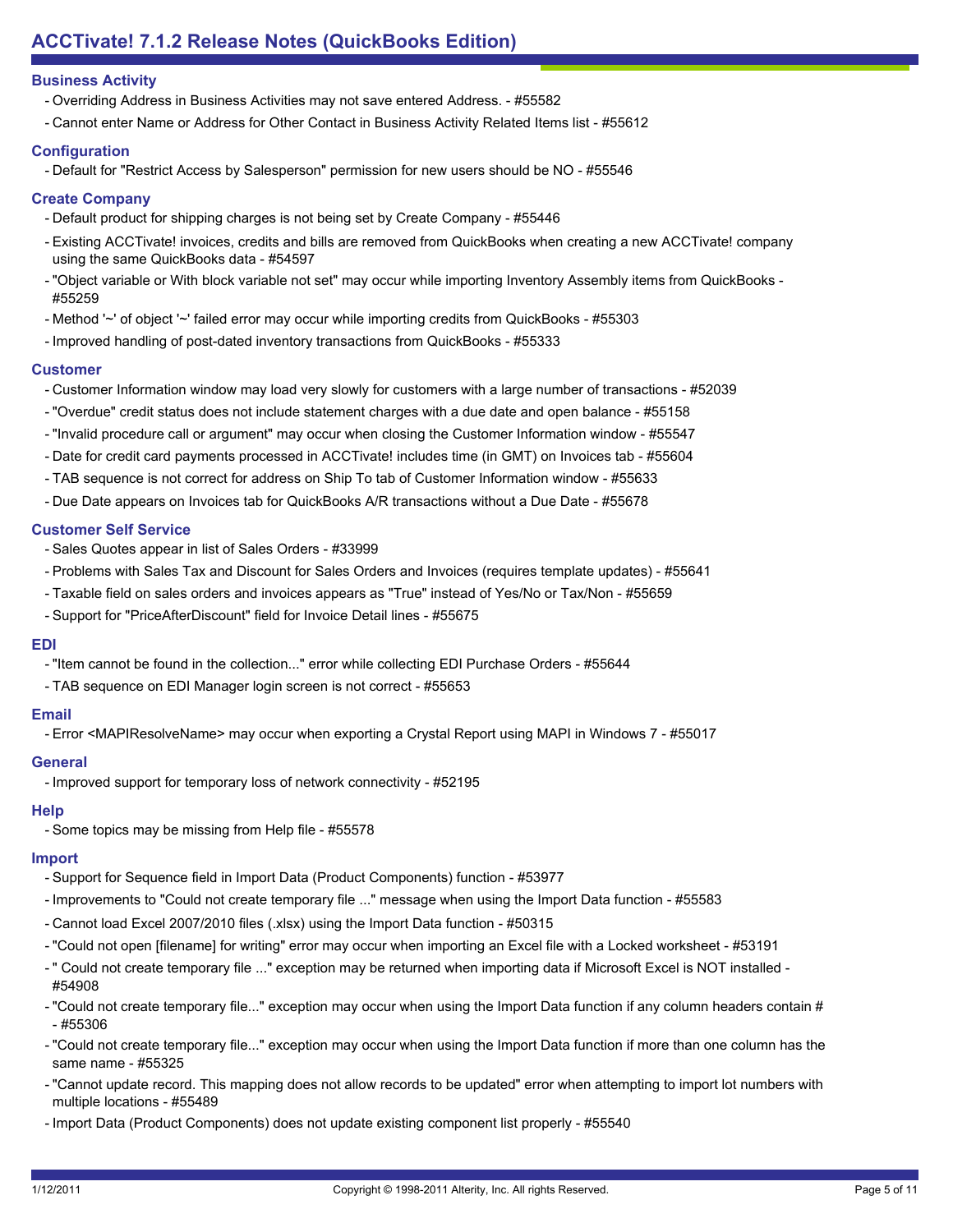#### **Import**

"Cannot open encrypted Excel spreadsheets" error may occur in Import Data function if Excel file is saved in "Web Page" format - #55618

## **Installation**

- ACCTivate! EXE is removed when running update if another workstation still has ACCTivate! open #51751
- "Error in loading DLL" message may occur if Microsoft Data Access Components aren't registered properly #55551
- QuickBooks sync component (QBFC 8.0) is not included in Update installer #55597

#### **Inventory**

- "Invalid Use of Null" error while posting an inventory count with lot or serial-numbered items #53106
- "Invalid Use of Null" error when posting count may occur if a product had been changed from Standard to Lot or Serial-Numbered - #53219
- "Quantity on hand ... was negative on the QuickBooks closing date" message when trying to post transfers with FIFO/LIFO cost method - #55568
- Unit Cost may be blank for back-dated invoices for multiple lot or serial numbers #55573
- Assembly transactions may be out of balance due to rounding issues when using FIFO/LIFO cost method #55603

#### **License**

- Crp32002.ngn sometimes stays running after ACCTivate! quits - #54114

#### **Mobile**

- Support for ACCTivate! Mobile running as a 64-bit process #54832
- ACCTivate! Mobile status page hangs on Windows 2008 Server running IIS 7.0 #55352
- "Internal error 2602" while Crystal XI is being installed by the ACCTivate! Mobile installer #55617
- Crystal Reports XI R2 (11.5) for ACCTivate! Mobile may not get installed properly with Mobile Update #55621
- Operation is not allowed in this context when posting Mobile transfer #55669
- Error message on Socket Mobile device when launching ACCTivate! Mobile #55671

## **Product**

- Products should not be removed from warehouses that have transactions #40579
- "Multiple-step operation generated errors" may occur when deleting a vendor from Vendors tab of Product Information -#55089
- Tax Code drop-down on Product Information window should not allow any text to be entered #55577

## **Purchasing**

- Refresh PO when returning to PO window after processing receipt or invoice #55538
- "Invalid Product ID" message may be received if the Product ID has been changed for an item on the PO #54948
- Prompt to mark PO as Completed doesn't appear if PO includes Labor, Shipping or Other Charges #55371
- "Multiple-step OLE DB operation generated errors" when saving purchase order #55459
- Outstanding Qty gets out of sync with Ordered Qty on PO's #55526
- "Change unit cost on receipt" message rounds unit cost to 2 decimal places #55622

#### **Reports**

- Printing improvements from Report Preview, including Page Range and Number of Copies #55646
- "This field name is not known" error when printing reports if company ID contains a period #45898
- Printer selection button does not appear on Page Setup dialog in Windows Vista and Windows 7 #54801

## **Sales Order**

- Sales Quote and Sales Orders freeze when changing the quantity after the product ID for an item on the sales quote has been changed - #51865
- Credit Card number is encrypted for sales orders imported using the Web Orders import #54034
- Duplicate lines appear on sales invoice if duplicate Customer Product IDs exist #54531
- Customer Type not setting on Sales Order when setting up new customer #55340
- Payment information on sales order is cleared if you select a different customer #55341
- Total Weight/Length is not initially set or updated when changing quantities when using the variable option #55374
- Changing Tax drop-down on sales order line may not update order properly #55501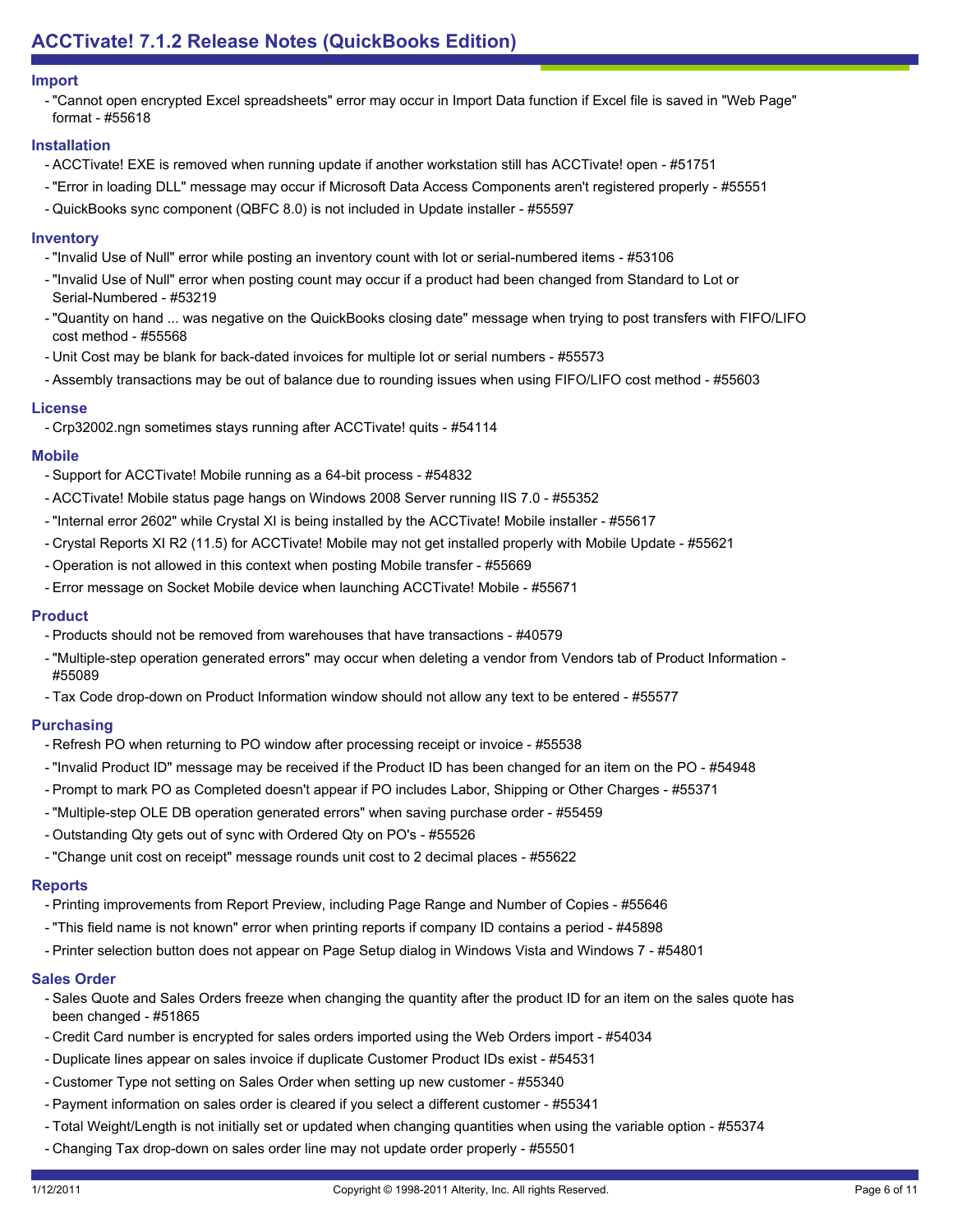#### **Sales Order**

- Sales orders do not include the default Route/Stop for the Customer #55527
- Product Tax code may be overridden by the Customer Tax code #55575
- Tax and Amount columns in Sales Quote / Order detail grid are too narrow #55611
- Attention field on Sales Order is being truncated to 20 characters when creating invoice #55629

## **Shipping**

- Ability to re-open or modify a completed Shipment #55332
- Shipment lookup by Shipment Number should only show 1 row per shipment #55623
- Transportation Type should not be required if there are no Transportation Types defined #53844
- Inner pack, outer pack quantity and weight are not populated until a Shipment is saved #54432
- "Carton Weight Units is required", but no items appear in drop-down when saving Shipment #54669
- "Carton Packaging Code is required", but no items appear in drop-down when saving Shipment #54671
- Overflow error may occur when clicking Save on Package Shipments window #55570
- Shipment Packaging date fields do not use formats from Windows Regional Settings #55572
- Carrier Reference or Bill of Lading should not be required to mark a shipment as Shipped #55581
- Default Carton Packaging Code missing for new packages for EDI trading partners #55628

## **Shopping Cart**

- Customer Not Found error when using "view customer" on shopping cart order #55339
- Sales Tax Loc is not being selected from Customer Ship-To defaults for imported sales orders #55407
- Print Pick Tickets function does not include sales order imported via Web Orders Import #55487
- Shipping Charges amount is incorrect in Web Orders Import #55590

#### **Synchronization**

- Synchronization problems after merging G/L accounts in QuickBooks #52005
- Invalid use of Null exception may occur during Journal synchronization #54893
- "The parameterized query ... expects the parameter '@P20', which was not supplied" error during Invoice synchronization -#55594

#### **Vendor**

- Error when updating database to new version caused by duplicate vendors - #55625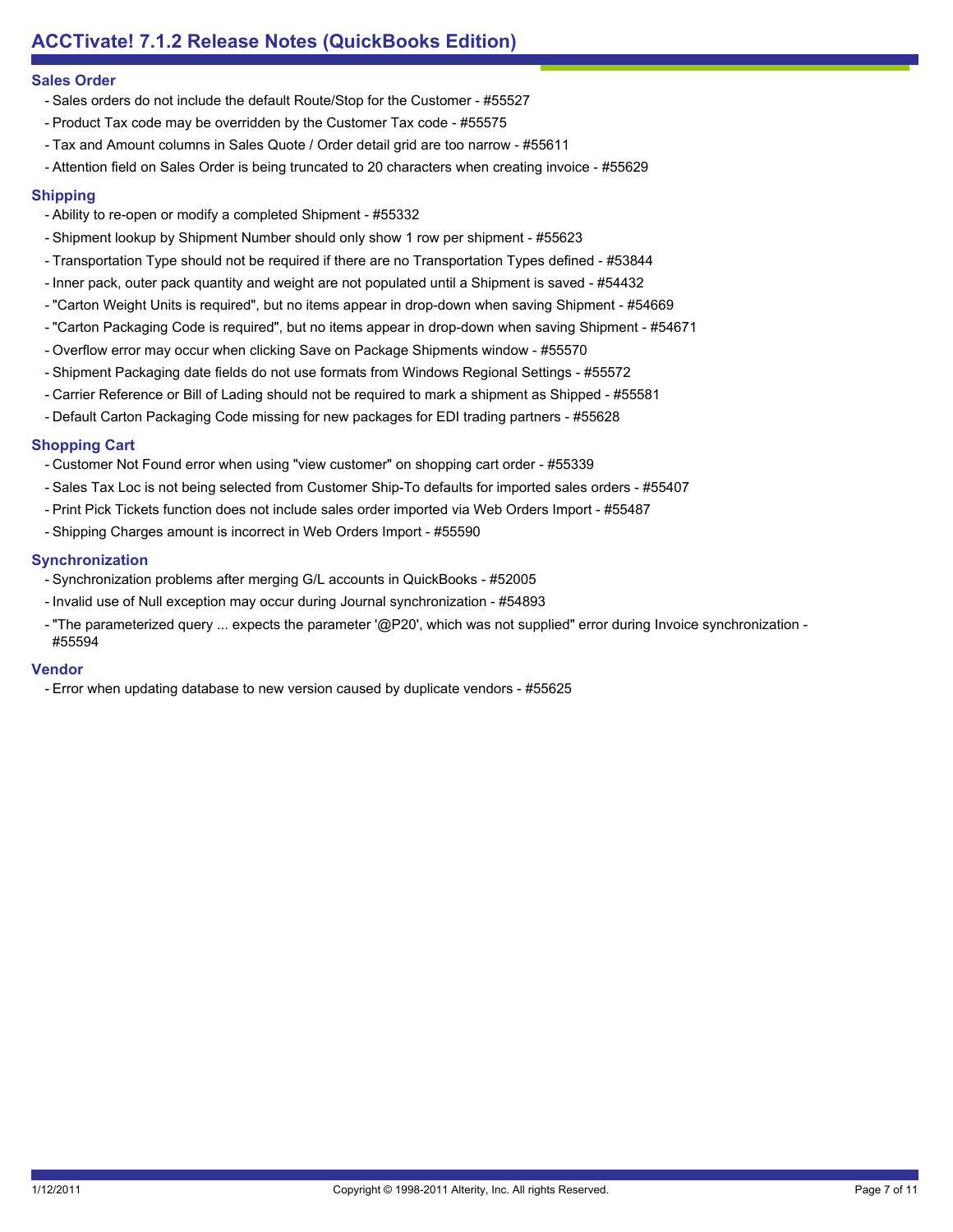- Changes to a Business Activity may not get saved if an Other Contact or Product is in the Related Items list #53060
- Prevent saving a business activity with an existing Activity ID #55326
- "Incorrect syntax near ..." exception may occur when adding a related item to a Business Activity #55541

#### **Business Alerts**

- Address Name may be blank for Purchase Orders in Business Alerts -> Purchasing Management - #55497

## **Create Company**

- ACCTivate! may hang while "zeroing out" QuickBooks Inventory Part or Assembly items - #55429

#### **EDI**

- Include original EDI PO line number in EDI Invoice #54829
- Ship Date is not exported properly on EDI Invoice #55299

#### **General**

- Address may be formatted incorrectly after saving a record - #55309

#### **Inventory**

- Users with "Inventory Transaction View Only" permissions may still be able to post Inventory Transactions. #53906
- Annual and Avg / Mo columns in Monthly Demand Summary report may be incorrect #55131
- Multiple negative assembly balance adjustments may be created after posting additional assemblies on the same day. -#55172
- Invalid Use of Null when posting Inventory Transfer for products with FIFO or LIFO cost method #55470
- Timeout Expired exception may be received when posting Transfers. #55475
- Informational Message may be displayed during transfers when Product Lot has a positive quantity on hand. #55495
- "Product is not stocked in warehouse ..., do you want to add it?" message when entering Inventory Assemblies #55537

#### **Mobile**

- Sales orders created in Mobile Order entry do not include the default Route/Stop - #55281

## **Product**

- Users with View Only access to Product Information can still delete a product - #55273

## **Purchasing**

- "Row cannot be located for updating" error may occur when saving a PO after an inventory receipt is processed #53556
- Violation of primary key constraint error may occur when creating a Purchase Invoice #55463
- Invalid Use of Null error when creating Purchase Invoice for a purchase order with unposted inventory receipt(s) #55469
- "File not found" error may be received when selecting the Purchase Order button #55490
- Improvements to Drop Ship Wizard performance #55499
- Supplier Name may be blank or incorrect for Purchase Orders created or modified after ACCTivate! 7.1 update #55545

## **Reports**

- "Subscript out of range" error may be received when running reports - #55476

## **Sales Order**

- FOB, Reference and Reference 2 fields are not cleared when creating a new sales order using the same window #24483
- Attention field on Sales Order only includes the first 20 characters of the Attention field #53018
- Refresh Prices button on toolbar clears Discount on sales order #54717
- Warning mentions "drop ship PO" when deleting special order line from sales order #54802
- Work Flow Status permission does not restrict change in sales order #55064
- Restrict Access by Salesperson permission for Print Quotes, Orders, Pick Tickets, Shipping Labels, Invoices and Credit Memos functions - #55065
- Invalid use of Null error when voiding a sales invoice for a FIFO/LIFO product with no prior receipts or last cost #55195
- "Object variable or With block variable not set" error when opening Prepare Invoices wizard #55302
- Sales Order Ship To Address is sized differently than Customer Ship To Address #55384
- Sales Order does not allow changes to the Price Unit of Measure #55390
- "Rounding discrepancy too large for FixupRounding" error when canceling a Service Order #55468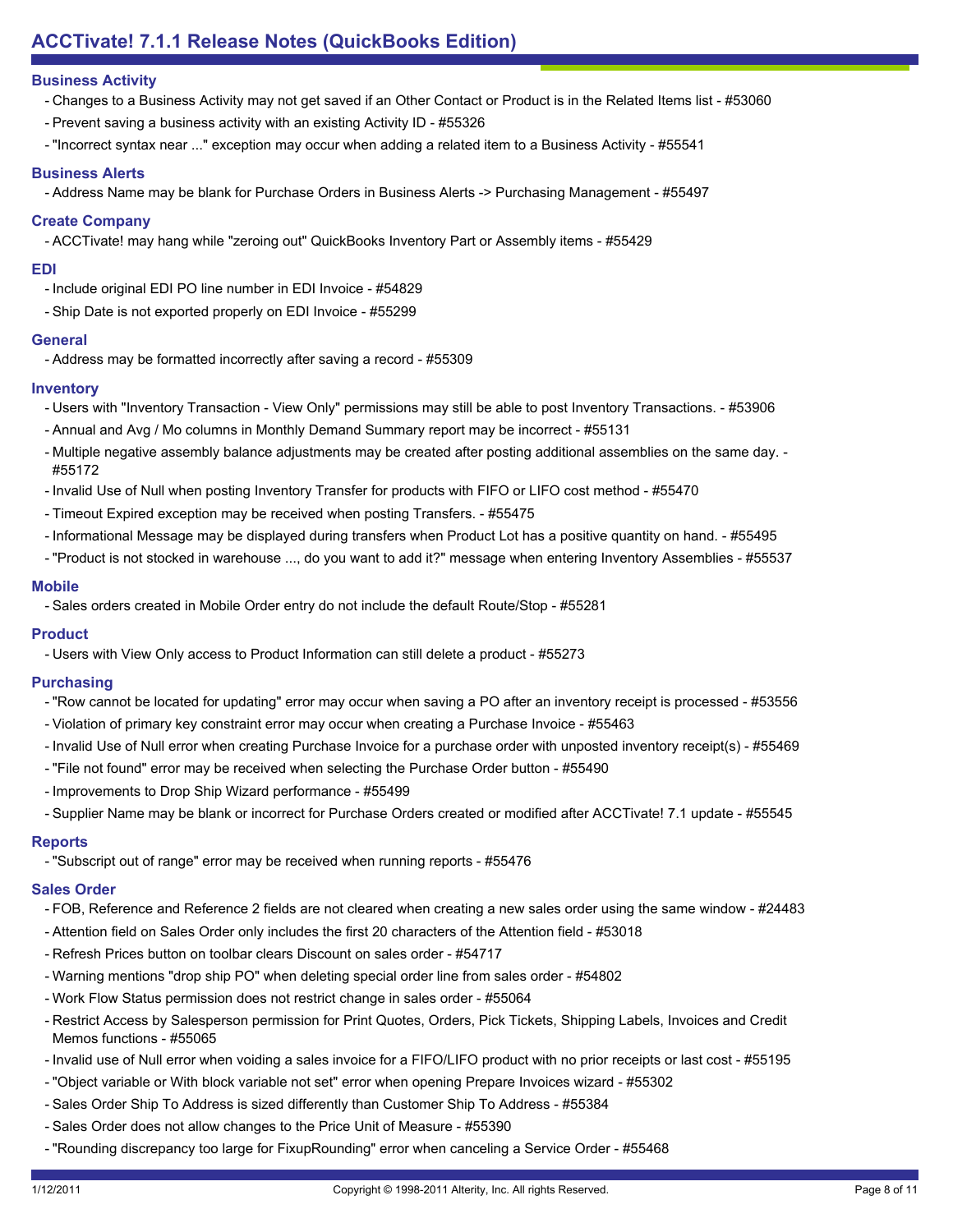## **Sales Order**

- Product Tax code may be overridden by the Customer Tax code #55516
- "File not found" exception if Invoice data grid file is missing #55519

## **Shipping**

- Refresh button on Packages Shipment window - #55531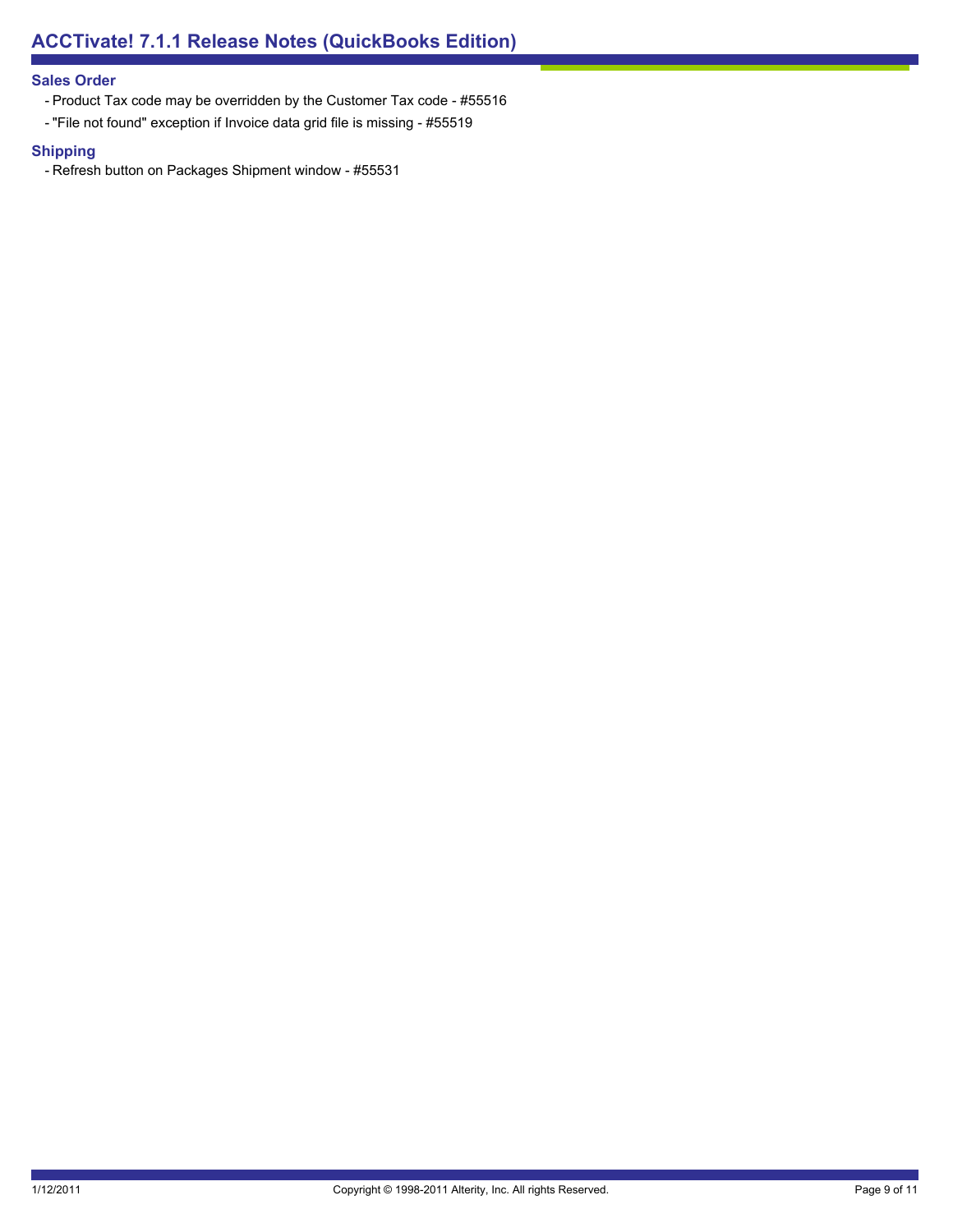- Support for 4 address lines on Business Activity Related Items contact information #54490
- Due, Promised and Appointment dates are not displayed according to Windows Regional Settings #54814
- Dates in Business Activity Review are not formatted according to Windows Regional Settings #54815
- Contact address for Other Contacts may not be cleared from previous business activity #55091

## **Create Company**

- Confusing "Payment Account" terminology in Create Company wizard #54443
- Warehouses and Branches appear in both the "from QuickBooks" and Additional lists when resuming the Create Company wizard - #54513

#### **Customer**

- Terms Code should not be required for customers #54514
- Branch should not be required for customers #54557
- "Referred by" link to another customer, vendor or other name #54675
- ReferredBy in Customer data view for related customer, vendor or other name #55025

#### **EDI**

- "Product not stocked in any warehouse" error when importing Other Charges on EDI Purchase Order - #54824

#### **General**

- Use Google Maps as online map service for Map buttons throughout ACCTivate! #54446
- Change references to "IRS" to "Tax Authority" for international users #54551
- Improved street address data entry with a single multi-line entry box #55354

#### **Import**

- Support for "Referred By" in Import Data (Customer) function - #54676

#### **Installation**

- Microsoft SQL Server 2000 (all editions) is no longer supported - #55137

## **Inventory**

- Cannot post Inventory Assembly containing "Number when Invoiced" components #55095
- Insufficient stock on hand warning for non-inventoried items when posting an assembly #55155

#### **License**

- "Trial has Expired" message if License component file is missing in ACCTivate! folder - #55181

## **Mobile**

- Log file from ACCTivate! Mobile doesn't contain database version number - #55016

## **Purchasing**

- US Dollar symbol appears for Purchase Order totals regardless of Windows Regional Settings #54581
- PO Total Amount fields are not wide enough for large amounts #54654
- Invalid Use of Null error when saving Purchase Order with note lines #55066
- Special Order Only products should use Accrued Purchase Receipts vs. Product Class for expense account #55170

# **Reports**

- Purchase Order form report may not print full ship to address #54387
- "Logon Failed" error when opening a custom report #53664

## **Sales Order**

- Sales Tax Code on each Sales Quote/Order/Credit line that is synchronized to QuickBooks #28982
- Pre-fill first line of Bill to and Ship to address with Customer Name for new customers #54825
- Create service order from business activity does not populate primary warehouse location on the service order lines #54913

# **Shipping**

- "Package Per Store" options for consolidating cartons in a shipment by Store Location #55175
- ShipmentOrderSummary data view with number of cartons and total weight per sales order #55226

# **Synchronization**